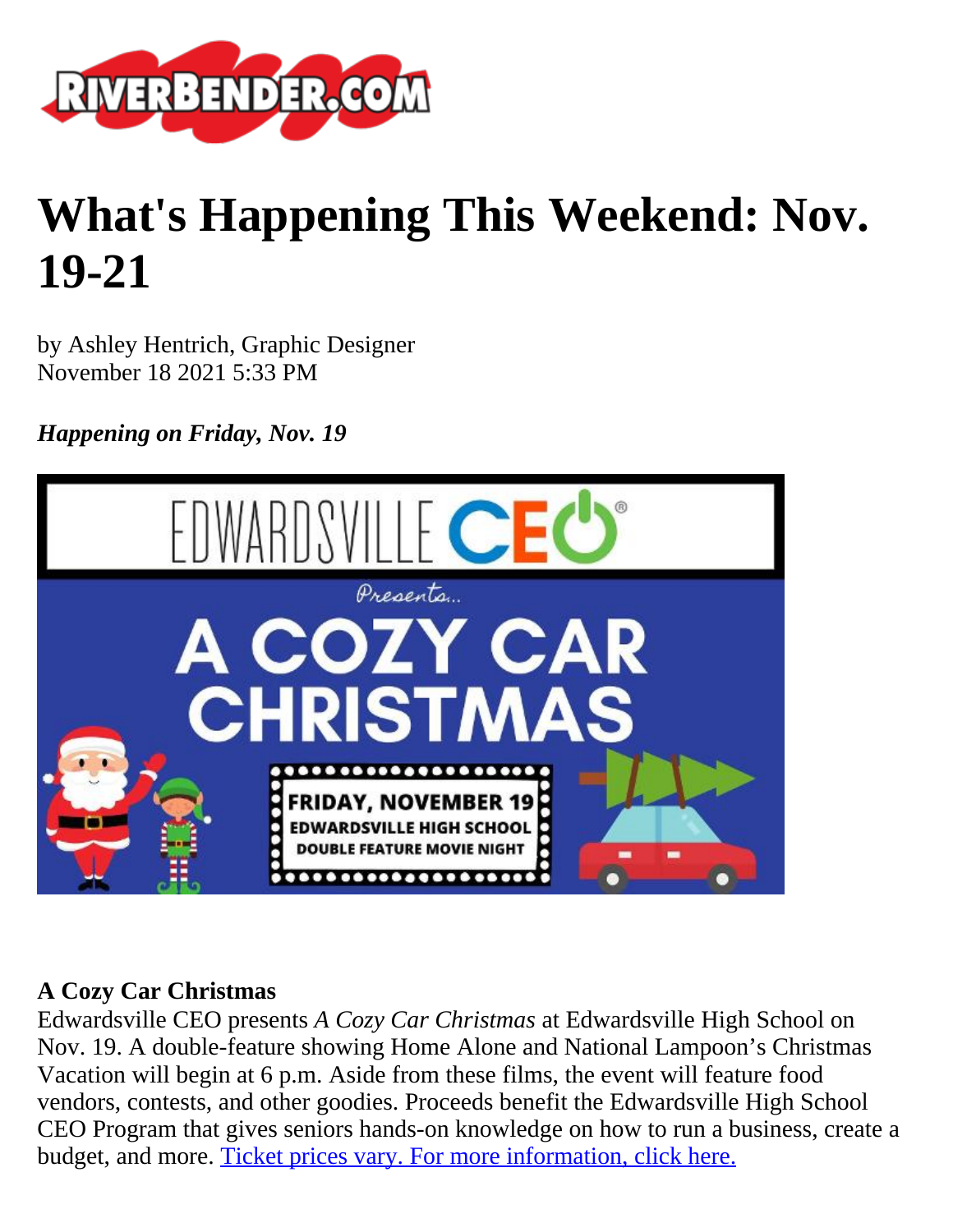#### **Community Tree Lighting at Lincoln-Douglas Square**

On Friday, Nov. 19, Alton Main Street will host the 27th Annual Community Tree Lighting at Lincoln-Douglas Square, which begins with the arrival of Santa and Mrs. Claus at 6 p.m. The free festivities including caroling, cookies, and hot cocoa will continue until 6:45 when Alton Mayor David Goins lights the tree. The public is encouraged to help the less fortunate by bringing non-perishable food donations to the event, which will be constructed into a giant *Castle of Cans* to benefit the food pantry at the Salvation Army.



## **The Great \$25,000 Toy Giveaway**

Riverbender Community Center will open its doors after the Community Tree Lighting in Alton for a Holiday Open House from 7 to 10 p.m. This year's event will be bigger and better than ever before with the addition of *The Great \$25,000 Toy Giveaway!* A generous donation of \$25,000 in toys by Riverbender.com and Hit-N-Run will ensure that every child attending the event receives a free toy. Aside from *The Great \$25,000 Toy Giveaway,* the Open House will feature photos with Santa and Mrs. Claus, a holiday-themed craft, games, a bake sale, hot cocoa, holiday music, and more.

## *Happening on Saturday, Nov. 20*